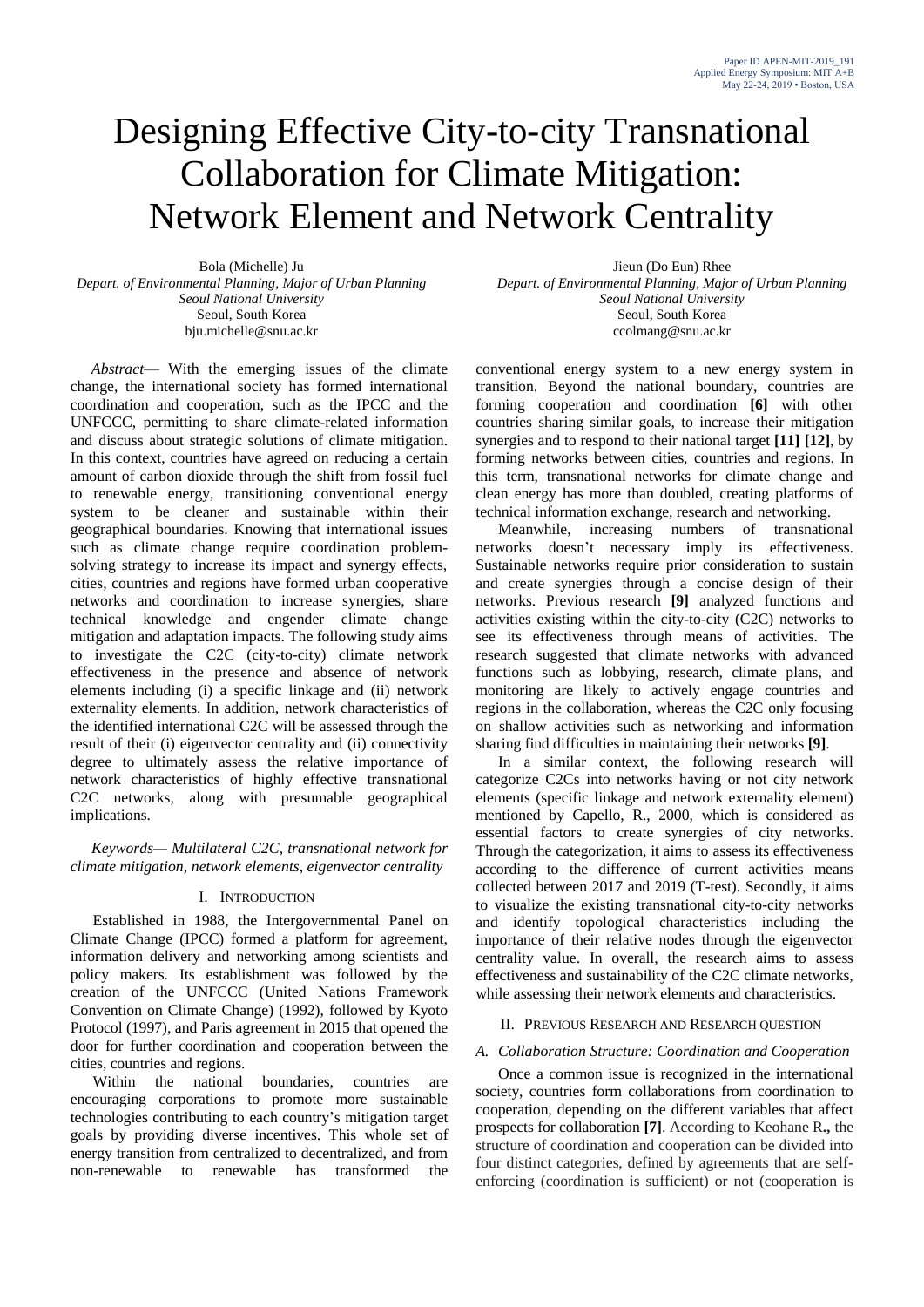required) and potential joint gains that are high or low. Selfenforcing collaborations are therefore classified into cooperation. Cooperation that has high potential of joint gains are classified as cooperation with high rewards but with dangers of defection that rise with the depth of cooperation **[7]**. Those with low potential of joint gains have little incentive to seek to cooperate despite of the shallowness of cooperation that limits the danger of defection **[7]**. On the other hand, collaborations that are not self-enforcing are classified as coordination with low potentials of gains can make easy coordination, but with very limited levels of mutual gains.

# *B. City-to-city network, effective activities and functions*

In "Mapping city-to-city networks for climate change action: Geographic bases, link modalities, functions, and activity" **[9]** the authors presented C2C (city-to-city) climate action networks that were classified into geographical bases, linking modalities (multilateral and institution-led) and into functions of the networks (information exchange, networking, lobbying, funding, research, standards, etc.) **[9]**. Research suggests that climate networks with advanced functions (lobbying, research, climate plans, and monitoring) are likely to actively engage relevant countries in climate change collaborations, whereas the C2C only with activities focusing on functions such as networking and information sharing rather lessened the existing networks. The paper suggests that advanced design of C2C networks with proactive activities such as research and monitoring functions, will be necessary for long-term and sustainable networks.

## *C. Identification of International C2C networks and research questions*

Previous research mentioned the nature of collaboration underlining socio-economic and political effects of shallow and deep cooperation and coordination, from which countries' participatory motivations are described depending on economic incentives or institutional enforcements **[7]**. Other researches delineate success factors of a sustainable C2C, such as geographical, political, economic characteristics of the participating cities and/or regions. However, only few studies describe network elements and network characteristics of a highly effective C2C networks. In this research, regional and global multilateral collaborations are identified as transnational C2C climate networks (Table 1.). Most of the identified C networks are already described by previous researchers, including (i) EUROCITIEs, (ii) Climate Alliance of European Cities, (iii) Energy Cities, (iv) Western Climate Initiatives, etc. For this research, Climate change adaptation networks are excluded for analysis such as Delta Alliance and Connecting Delta City, and only climate mitigation-related networks are assessed. Additionally, recently established networks, such as International Urban Cooperation (IUC) and Climate Adapt, are updated. In sum, the following study aims to answer to the following questions:

- Are the city network elements mentioned by Capello, R., necessary to bring effective C2C networks? Does the presence of network elements (specific target and network externality elements such as creation of new jobs) affect the overall effectiveness (activeness) of the network?

-What are the network characteristics of a proactive C2C transnational networks?

# III. RESEARCH METHODOLOGY AND DATA

The method applied to assess the effectiveness of the listed transnational C2C climate networks is the T-test statistics methods, that compares means of activities for networks having or not a network elements: (i) specific linkage (such as SDG goal) and (ii) network externality elements (such as conducted projects, new job creations, etc.). The second methodology used to assess network characteristics of global C2Cs are (i) eigenvector centrality an (ii) connectivity degree, which aims to visualize and assess networks characteristics, which nodes are aggregated into country level. The eigenvector centrality is expected to provide the relative importance of each node within each C2C network, while the connectivity degree delineates the "degree" of which each nodes are connected to other nodes.

*A. Methodology and Equations* 

• ***T-test*** (*t*) = t = 
$$
\frac{\bar{X}_1 - \bar{X}_2}{S_{\bar{X}_1 - \bar{X}_2}}
$$
.................(1)  
where  $S_{\bar{X}_1 - \bar{X}_2} = \sqrt{\left(\frac{N_1 S_1^2 + N_2 S_2^2}{N_1 + N_2 - 2}\right) \left(\frac{N_1 + N_2}{N_1 N_2}\right)}$   
and  $S_1^2 = \frac{\sum X_1^2}{N_1} - \bar{X}_1^2$ ;  $S_2^2 = \frac{\sum X_2^2}{N_2} - \bar{X}_2^2$ 

- *Network centrality: Eigenvector, centrality degree*
- (1) Eigenvector centrality is used to assess C2C participatory country's importance in the network. It is defined with the largest eigenvalue of the matrix A [3], [8], represented as  $A_x = \lambda_x$  in a matrix, or as:

$$
\lambda x_i = \sum_j a_{ij} x_j
$$
, or  $x_i = \frac{1}{\lambda} \sum_j a_{ij} x_j$  for each node *i*....(2)

(2) Freeman's general formula (equation c) is used to assess the overall connectivity of networks:

$$
c = \frac{\sum_{i}^{g} [c(n^{*}) - c(n_{i})]}{\max \sum_{i}^{g} [c(n^{*}) - c(n_{i})]} = \frac{\sum_{i}^{g} [c(n^{*}) - c(n_{i})]}{[(g-1)(g-2)]} \dots \dots \dots \dots \dots \dots \dots (3)
$$

where, g= number of nodes,  $c(n^*)$  Centrality degree of the node with maximum nodal connection  $c(n_i)$  = Centrality of each node

*B. Data* 

**TABLE I.** C2C NETWORK ANALYSIS DATA: IDENTIFICATION OF (I) BI-LATERAL AND MULTI-LATERAL, (II) REGIONAL AND GLOBAL NETWORKS

| ID   | <b>Network</b>                                | <b>Processed data</b><br>from website<br>Node/ Connectivity | Geographical<br><b>Extent</b> |  |
|------|-----------------------------------------------|-------------------------------------------------------------|-------------------------------|--|
| C2C1 | International Urban<br>Cooperation            | A                                                           | Global                        |  |
| C2C2 | C40                                           | $\overline{B}$                                              | Global                        |  |
| C2C3 | World Mayor's<br>Council on Climate<br>change | B                                                           | Global                        |  |
| C2C4 | <b>International Solar</b><br>Cities          | B                                                           | Global                        |  |
| C2C5 | Climate Adapt                                 |                                                             | Regional<br>(EU)              |  |
| C2C6 | <b>EUROCITIES</b>                             |                                                             | Regional (EU)                 |  |
| C2C7 | Climate Alliance                              |                                                             | Regional (EU)                 |  |
| C2C8 | <b>Energy Cities</b>                          |                                                             | Regional (EU)                 |  |
| C2C9 | Western Climate<br>Initiative                 |                                                             | Regional                      |  |

Link/ Connectivity: **A**=City-co-city; **B**= Assumed all cities, with a mitigation target goal, are networked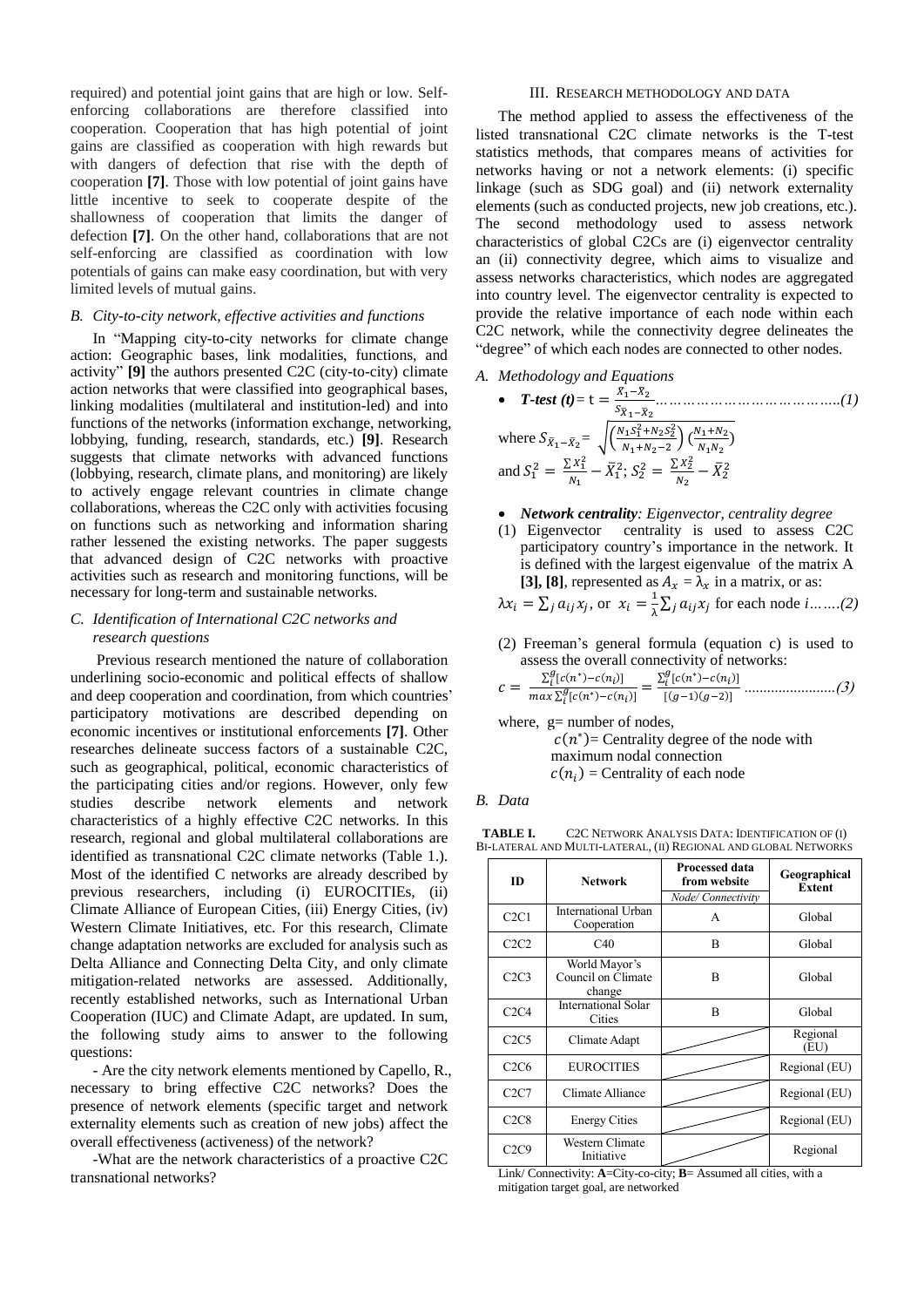| ID                            | Conducted<br><b>Activities</b><br>based on                                                        | Specific<br>target<br>elements |                | <b>Network</b><br><b>Externality</b><br><b>Element</b> |    | Connected<br>to other C2C<br>$(2018-2019)$ |    |
|-------------------------------|---------------------------------------------------------------------------------------------------|--------------------------------|----------------|--------------------------------------------------------|----|--------------------------------------------|----|
|                               | website                                                                                           | Yes                            | No             | Yes                                                    | No | Yes                                        | No |
| C2C1                          | Bi-monthly<br>webinars,<br>funding, case<br>study & plan                                          | ✓                              |                | ✓                                                      |    |                                            |    |
| C2C2                          | Programs,<br>funding,<br>Research.<br>Networking                                                  |                                |                |                                                        |    | (1)                                        |    |
| C2C3                          | Meeting $&$<br>Advocacy                                                                           |                                | ✓              |                                                        | ✓  | (2)                                        |    |
| C2C4                          | Meeting $&$<br>Conference                                                                         |                                | $\checkmark$   |                                                        | ✓  |                                            | ✓  |
| C <sub>2</sub> C <sub>5</sub> | Knowledge<br>Projects,<br>develop Tools,<br>Research &<br>publications,<br>lobbying               |                                |                |                                                        |    | (3)                                        |    |
| C2C6                          | Publication,<br>conference,<br>case study,<br>projects,<br>Job creation,<br>webinars,<br>lobbying |                                |                |                                                        |    |                                            |    |
| C2C7                          | Project, tools &<br>methods<br>develop,<br>advocacy,<br>campaigns,<br>conference                  |                                |                |                                                        |    |                                            |    |
| C2C8                          | Workshop,<br>Webinar,<br>Project, annual<br>conference,<br>research                               |                                |                |                                                        |    |                                            |    |
| C <sub>2</sub> C <sub>9</sub> | Program<br>Initiatives,<br>budget & tax<br>filing                                                 |                                |                |                                                        |    |                                            |    |
| Accumulated Sum               |                                                                                                   | 7                              | $\overline{2}$ | 6                                                      | 3  | 3                                          | 6  |

| TABLE II. | DATA FOR T-TEST: CATEGORIZATION OF (I) SPECIFIC |
|-----------|-------------------------------------------------|
|           | NETOWRK ELEMENTS, (II) EXTERNALITY ELEMENTS     |

(1) Complementary connected to Delta Cities; (2) ICLEI;

(3) Complementary to Covenant of Mayors

# *C. Description of transnational C2C climate networks*

# *The International Urban Cooperation (IUC)*

The International Urban Cooperation (IUC) which has both the characteristics of coordination and cooperation was established by the European Union, forming program activities supporting the achievement of bilateral policy objectives on diverse sectors and the mayor's agreement on urban development and climate change defined by the Urban Agenda, Sustainable Development goals, and the Paris Agreement.  $(IVC, 2018)^{1}$  It is comprised of three major components, where the first one seeks to achieve a target goal of diverse sectors, including housing, energy, water, etc. within its network, through a cooperative characteristic. In the following case study, only the first component of IUC network is analysed with the energy sector. This represents a cooperation network between cities aggregated into countries for the energy sector. In the network analysis, nodes are represented by countries (weighted according to the number of linkage and the number of C2C networks within the

l

country) participating in the energy sector network within IUC network. Edges are represented according to the number of set target goals that were selected among 17 Sustainable development goals (SDG 7: clean energy).

## *The C40*

The C40 connects 84 cities around the world, with specific target initiatives such as energy, transportation, etc. Cities participating in the C40 network are especially ambitious in working and collaborating together to act on climate related issues including energy sectors. Countries participating in the C40 network for the energy sector are from all continents totaling a number of 23 and 40 cities.

# *World Mayor's Council on Climate change*

Founded in 2005 by the Mayor of Kyoto, the World Mayor's Council on Climate change comprises 80 members around the globe. This network in slightly different from the previous two networks since it does not have specific target elements like IUC and C40. The main purpose of the network is to encourage mayors (local government) to participate in climate change related coordination with two distinctive activities: advocacy and networking. For this coordination network, network nodes are represented as participating countries and the weighed edges according to the number of cities within member countries. The represented edges therefore represent "assumed networks" between cities and countries.

# *International Solar Cities (ISCI)*

The International Solar Cities Initiatives (ISCI) was first founded in 2003. It is a non-profit network and mainly aims to promote new urban policies reducing per capita greenhouse gas emissions, permitting to promote climate sustainability. Though its purpose is clear, no clear target and activities are proposed, leading to a simple conference and meetings for networking without any direct external effects. Member cities participating in the networks include Oxford, Daezhou, Daegu, Adelaide and Buenosaires.

#### IV. RESEARCH RESULTS

# *A. Research Result: network effectiveness (proactiveness) in the presence and absence of the network elements*

The presence of specific network elements was identified with the presence of specific network targets such as "energy sectors", "linkage with SDG 7" etc. Similarly, the presence of network externality elements was categorized with the presence of activities bringing proactive activities, including economic assets, categorized as "advanced functions" (projects, job postings, etc.) identified from Lee, T., et al., 2018.

As the result from table 3. delineates, the t-test result shows a net difference (i) between networks having specific network elements or not, and (ii) between networks having externality elements or not. The result shows two-tailed t-test result of - 3.265 between networks having specific network elements or not and -3.416 between networks having externality elements or not. The result implies that networks (i) having specific linkage and (ii) activities bringing network externality tended to be proactive than those lacking these network elements.

<sup>&</sup>lt;sup>1</sup> International Urban Cooperation: http://www.iuc.eu/global-covenant/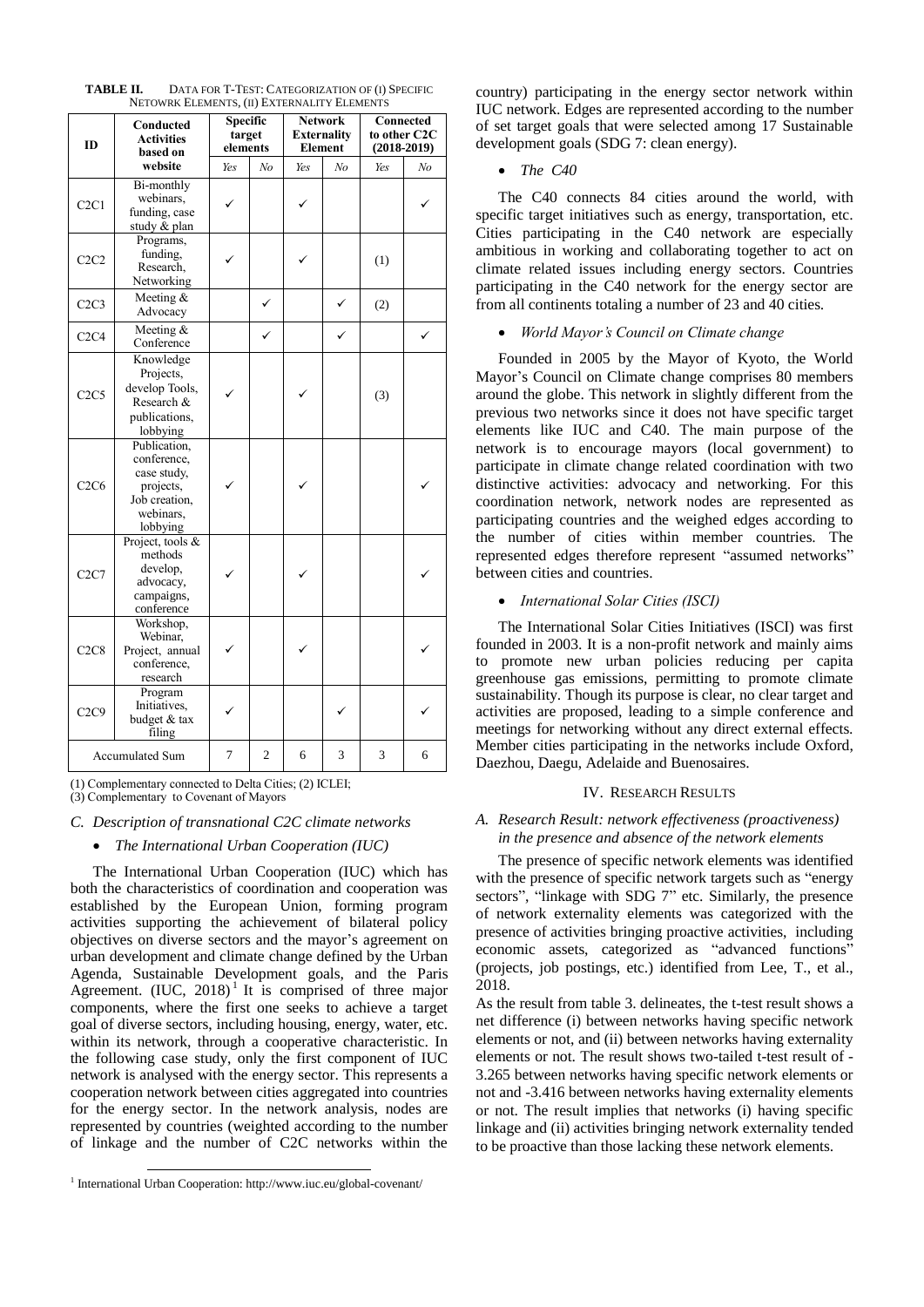**TABLE III.** T-TEST RESTUL OF TRANSNATIONAL CLIMATE C2C

|                                                                                              | <b>Specific</b><br>target<br>elements<br>$(2017 - 2019)$ |                | <b>Network</b><br><b>Externality</b><br><b>Element</b><br>$(2017 - 2019)$ |                | <b>Active</b><br><b>Status of</b><br>the |  |
|----------------------------------------------------------------------------------------------|----------------------------------------------------------|----------------|---------------------------------------------------------------------------|----------------|------------------------------------------|--|
|                                                                                              | Yes                                                      | No             | Yes                                                                       | No             | <b>Network</b>                           |  |
| C <sub>2</sub> C <sub>1</sub> - International<br><b>Urban Cooperation</b><br>(Energy sector) | 3                                                        |                | 3                                                                         |                | O                                        |  |
| $C2C2$ -The $C40$<br>(Energy Sector)                                                         | $\overline{4}$                                           |                | 4                                                                         |                | $\Omega$                                 |  |
| C <sub>2</sub> C <sub>3</sub> -The World<br>Mayor's Council on<br>Climate change             |                                                          | $\overline{c}$ |                                                                           | $\overline{c}$ | X                                        |  |
| C <sub>2</sub> C <sub>4</sub> - International<br><b>Solar Cities</b>                         |                                                          | $\mathbf{1}$   |                                                                           | 1              | X                                        |  |
| C <sub>2</sub> C <sub>5</sub> - Climate<br>Adapt                                             | 4                                                        |                | 4                                                                         |                | $\Omega$                                 |  |
| $C2C6-$<br><b>EUROCITIES</b>                                                                 | 6                                                        |                | 6                                                                         |                | $\Omega$                                 |  |
| C <sub>2</sub> C <sub>7</sub> - Climate<br>Alliance                                          | 5                                                        |                | 5                                                                         |                | $\Omega$                                 |  |
| C <sub>2</sub> C <sub>8</sub> - Energy Cities                                                | 5                                                        |                | 5                                                                         |                | $\Omega$                                 |  |
| C <sub>2</sub> C <sub>9</sub> - Western<br>Climate Initiative                                | 3                                                        |                |                                                                           | 3              | $\Omega$                                 |  |
| <b>T-test</b>                                                                                | $-3.265**$                                               |                | $-3.416**$                                                                |                |                                          |  |

\*\* Significant with p=0.10 (Two-tailed)

*B. Network characteristics of "global" transnational C2C networks: (i) connectivity and (ii) eigenvector centrality*

Figure 1, 2, 3 and 4 in the appendix represents network connectivity visualization of IUC (C2C1), C40 (C2C2), the World Mayor's Council (C2C3) and ISCI network (C2C4) respectively. Nodes are represented through countries connected with weighted edges according to the number of cities, weighed themselves according to the number of target links. For instance, in the IUC network, Italy has a weighed edge of 2 with China, meaning that two cities between China and Italy are cooperating for cleaner energy and climate mitigation.

The following graphs delineate the eigenvector centrality values of each network, where each point represent the eigenvector centrality value of each node (country). The value represents the importance of each node's importance within each distinctive C2C climate network. For instance, in IUC, Italy is positioned at the first rank, followed by China and Japan. This rank represents the hierarchy within the network, representing as well the importance of each node within the overall C2C network.

1. The International Urban Cooperation (IUC)



Fig. 1. Eigenvalue centrality graph of IUC network

2. The C40



Fig. 2. Eigenvalue centrality graph of C40 network

3. The World Mayor's Council



Fig. 3. Eigenvalue centrality of World Mayor's Council on Climate Change



Fig. 4. Eigenvalue centrality graph of ISCI network

Table 4. represents a summary of the analysis result, where the "network's effectiveness" is represented based on website updates and proactive status, divided into three categories:

- S-Strong (highly proactive)
- M- Medium (proactive)
- W-Weak (not active)

The proactive status is based on information collected from each C2C website, specified in Table 3.

Mean of connectivity represents the mean of degree connectivity for each network. In other words, the mean of connectivity represents the mean of connectivity value of each node within each distinctive C2C climate network.

Highest eigenvector value describes the hierarchical structure and importance of each node within the relevant network (the information centrality is proportional to the eigenvector value, meaning that higher position in the hierarchy leads to the higher exposure to information within the network).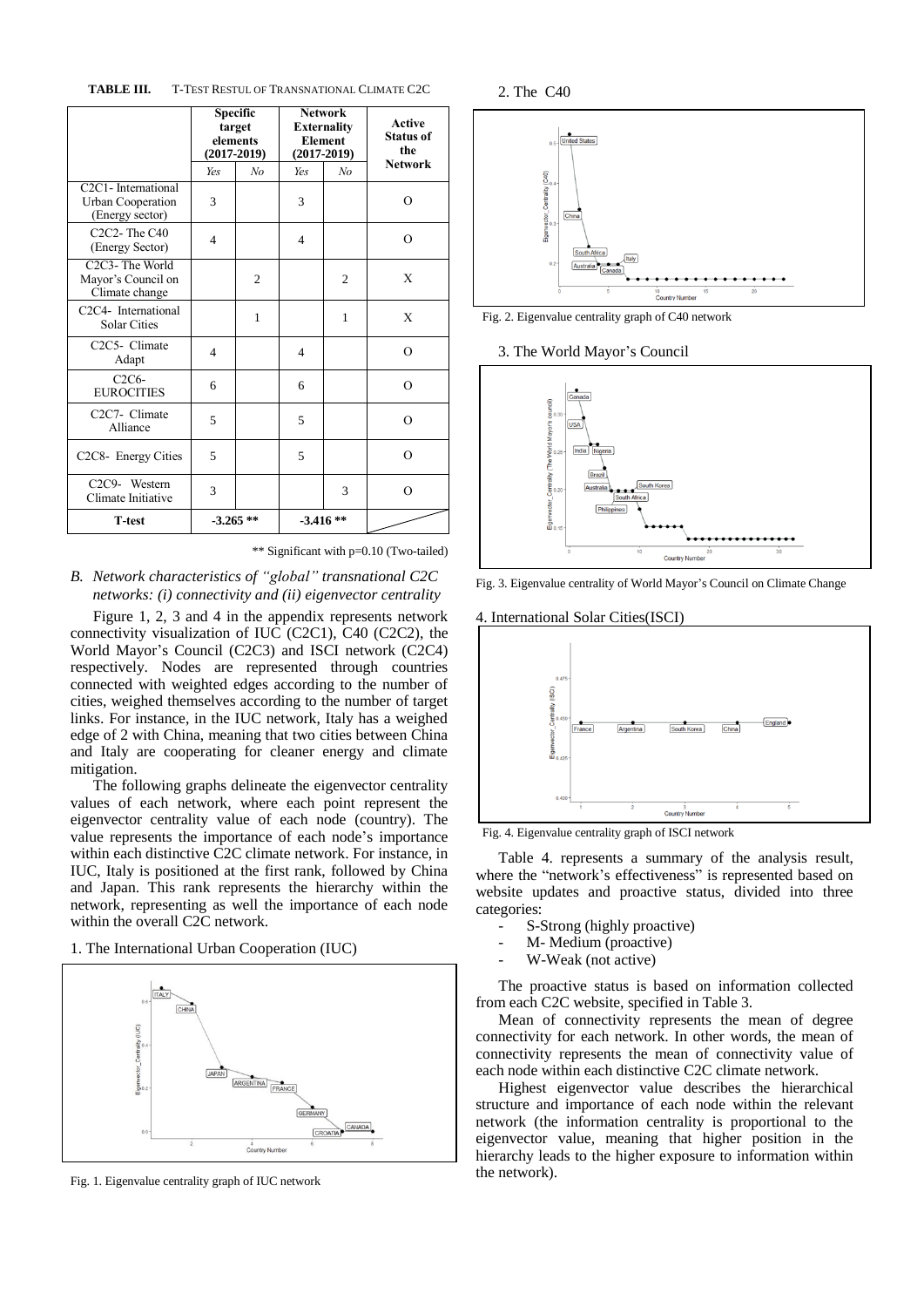**TABLE IV.** (I) CONNECTIVITY, (II) EIGENVECTOR CENTRALITY, (III) CONNECTIVITY TO OTHER NETWORK, (IV) SPECIFIC LINK TARGET RESULTS

|                                     | Active<br><b>Status</b> |   |   | <b>Specific</b><br>Link<br>target |   | Mean<br><b>Degree</b><br>centrality | <b>Highest</b><br>Eigen-<br>vector<br><b>Centrality</b> | Connec-<br>tivity to<br>other<br>network(s) |
|-------------------------------------|-------------------------|---|---|-----------------------------------|---|-------------------------------------|---------------------------------------------------------|---------------------------------------------|
|                                     | S                       | M | W | Y                                 | Ν |                                     |                                                         |                                             |
| C2C1                                |                         |   |   |                                   |   | 0.107                               | 0.660556                                                | No                                          |
| C2C2                                |                         |   |   | ✓                                 |   | 1.739                               | 0.521137                                                | Yes                                         |
| C2C3                                |                         |   |   |                                   | ✓ | 2.469                               | 0.331378                                                | Yes                                         |
| C2C4                                |                         |   |   |                                   | ✓ |                                     | 0.447214                                                | No                                          |
| $S=$ strong: $M=$ medium: $W=$ weak |                         |   |   |                                   |   |                                     |                                                         |                                             |

**C2C1**= IUC; **C2C2**=C40; **C2C3**= World Mayor's Council; **C2C4**= ISCI

In overall, research shows that C2C networks having a hierarchical value of eigenvector centrality tend to be more effective. The IUC describes the highest eigenvector value with 0.66 among all identified transnational C2Cs, while the means of connectivity stays the lowest. This is because IUC's connectivity analysis is performed base on specific linkage, from "city pairing" data with a specific linkage element (SDG 7), while others are performed based on "allcities connection assumed" paring, eventually resulting a higher value of connectivity.

Meanwhile, the C40 (C2C2) network is categorized as the most proactive network among the identified transnational C2C climate networks. It has the second highest eigenvector value and the second highest degree connectivity with a specific linkage target (network element), identified as mitigation goal (renewable energy sector).

The World Mayor's Council network for climate change (C2C3) and the International Solar Cities (ISCI) (C2C4) are the least proactive networks classified among the transnational C2C climate networks. Both show inactiveness status, leading to a failure of network engagement. With the lowest eigenvector values and lack of specific network elements, the ISCI delineates a typical shallow coordination network as delineated by Keohane, R., lacking effective joint action, and therefore leading to network collaboration failure. As delineated in "Cooperation and discord in global climate policy" **[7]** effective mitigation of climate change collaboration for C2C requires deep international cooperation despite of potentials of elusiveness. Hierarchy among networks (presence of hierarchical eigenvector centrality) implies active engagement by certain countries whether to seek benefits or not, with strong willingness for participation, which eventually leads the overall C2C network with higher activity outputs and effectiveness.

In terms of C2C connection to other C2C networks, C2C2 and C2C3 are connected to "Connecting Delta Cities" and "ICLEI" respectively. C2C2 demonstrates highly effective activity outputs while C2C3 does not. This difference can be partially explained from "the discovery of areas of discord where additional collaboration" is required **[7].** C2C2 (C40) is therefore created through unsatisfactory shallow coordination of "connecting delta cities", resulting a highly effective network cooperation with specific collaboration goals. On the other hand, the C2C3 (World Mayor's Council) show a typical shallow-coordination network from which deeper cooperation is derived (ICLEI) with specific activities along with more specific target goals. Finally, the degree of connectivity does not seem to highly affect the overall effectiveness of the network, given the fact that edges for C2C3 and C2C4 where arbitrary linked with

all participant countries (due to the lack of specific linkage elements).

# V. IMPLICATIONS

# *A. Network elements for effective networks*

The study shows that network elements (specific network target and the presence of network elements bringing network externality) bring effective result for transnational C2C networks **[4]**. In the case where coordination network is formed only for shallow networking, high incentives motivating participating member or specific networking target goals is required beforehand for effective network maintenance.

# *B. Eigenvalue centrality: hierarchial network for effective networks*

The hegemon within networks is not necessarily defective for collaboration. As a matter of fact, the result showed that despite of the potential for predominance, the hierarchical network structure is favorable to maintain shallow coordination and conduct effective engagement and proactive outputs within coordination networks. (Table 4) **[1]**

# *C. Implications on global C2C networks: Geographic extent and mitigation contribution*

Although the international cooperation and coordination might not effectively contribute in bringing direct mitigation effects, its network somehow demonstrates the willingness and status degree of each participant country of the C2C network. In addition, the eigenvector centrality value describes the influence of each node (country) over other nodes, implying as well their exposure to information, knowledge and research opportunity of each participant country. The C2C network visualization clearly shows the geographical network extent (Appendix) including participant countries of each transnational C2C climate network from each continent.

# VI. CONCLUSION

Network elements are identified as essential to bring proactive and effective engagement of city networks from the participant countries **[2] [4]**. In terms of city network centrality assessment, nodes and links are basic units for analysis **[13]**. The network centrality concept, which is used in various arenas including transportation, social networks, spatial analysis, etc. **[14]**, is used for this study to assess mitigation collaboration networks, including its characteristics, through the comparison to their active status.

The research suggests that connectivity degree does not seem to greatly influence over the effectiveness of the network structure. However, with the presence of a specific network element, and a hierarchical network, the network is favorable to maintain an effective and proactive status, which could to be considered in designing future C2C collaborations and networks.

In sum, although climate coordination and cooperation might only act as a catalyst for real mitigation impacts, the study aimed to find the influence of network elements and centrality characteristics over the active status degree of transnational C2C climate network. The network is expected to bring indirectly impacts through activities including knowledge exchange and collaborative research, engendering indirect mitigation impacts.